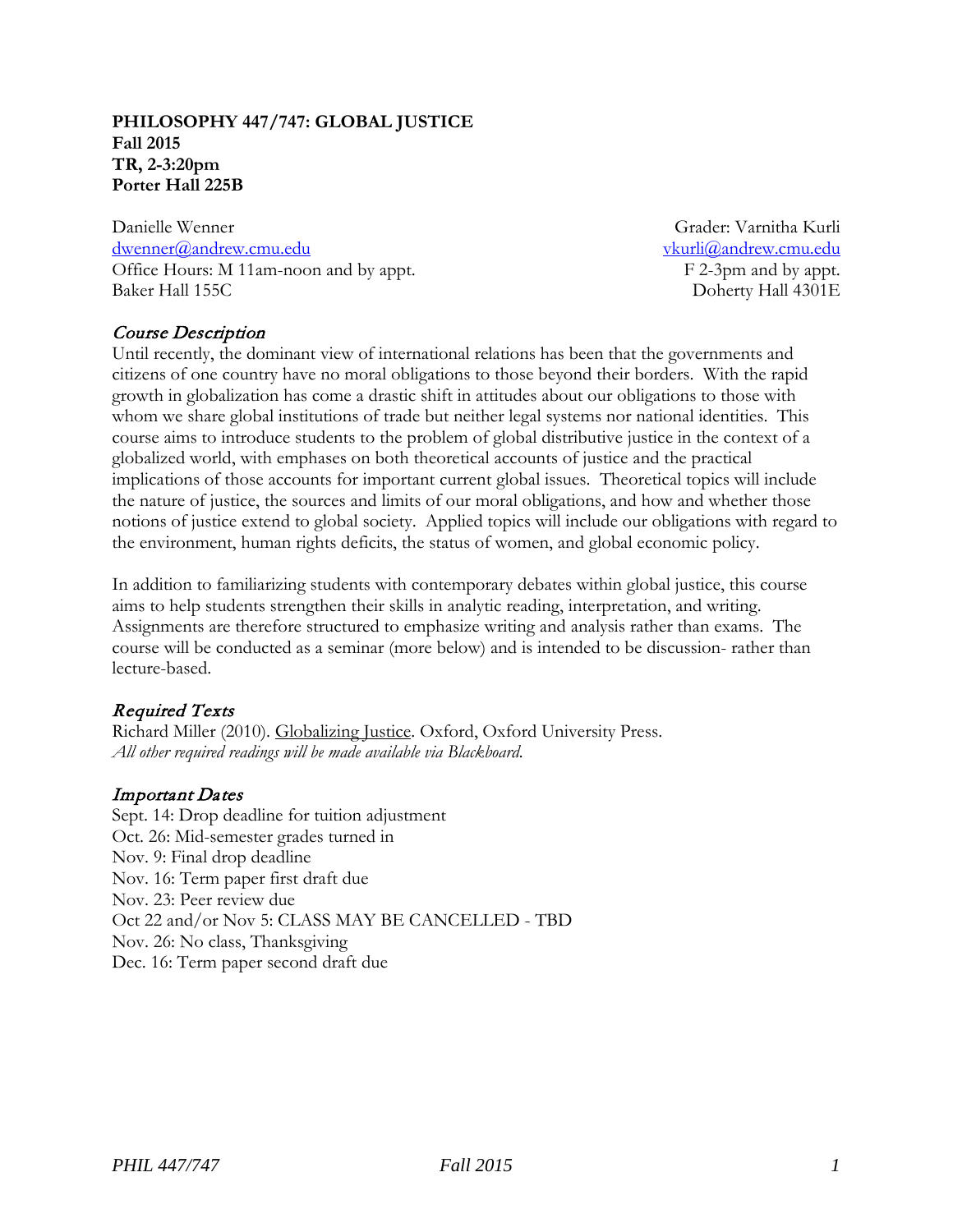### Course Requirements

The assignments in this class are structured in such a way as to allow students the maximum freedom to triage their time as they feel best fits with their other obligations. The result is that while it is very easy to get ahead early in this class and thereby lighten your load at the end of the semester, it is also very easy to put off assignments until later in the semester, when you are already likely to be overburdened and stressed. It is also the case that the learning curve for reading and writing philosophical materials is steep, and early feedback will be important to you in improving your work. The class is structured this way intentionally: in addition to the subject material, I also want you to take away from this class the real world skills of being able to assess your abilities, manage your time, and set deadlines for yourselves.

#### Short Response Pieces – 25%

Beginning the second week of classes, students are expected to write a series of 1-2 page (double spaced) short responses to the readings that are assigned for a class meeting. Response pieces are due by **8:30am on the day for which the readings are assigned.** Each student is expected to write a total of 8 response pieces over the course of the semester, and can receive credit for at most one response piece per week. Response pieces should provide a clear exposition of the reading's central thesis and the argument(s) presented in favor of that thesis, and also either raise a critical objection to the argument or present a thoughtful question. The purpose of the short response piece is to demonstrate that you have both read the material closely, and thought about it enough to understand and engage with the central argument(s). Each student's lowest 2 response grades will be dropped.

# First Term Paper – 25%

Each student will write a term paper of approximately 3000 words critically engaging with a topic relevant to the course. The term paper may be a more fully developed version of a short response piece, or an independent work. All term paper topics must be approved by me in advance. Further details about the term paper will be provided in class. Your term paper is due no later than **12pm (noon) on Monday, November 16th.**

### Peer Review -  $10\%$

Once I have received your term papers, I will anonymize them and redistribute them randomly to other students. Each student will be required to write a review of the term paper they receive, not to exceed 1500 words. These reviews should critically but charitably discuss the paper under review, raise questions of interpretation, present worries and objections, and provide alternative possibilities. The goal of the peer review is to provide constructive criticism which will help the recipient to consider new objections and improve his or her work. Peer reviews are due no later than **12pm on Monday, November 23rd.**

#### Second Term Paper – 30%

Graded term papers with comments from both me and your peer reviewer will be returned to you by **Monday, November 30th**. Students will substantially revise (read: rewrite) papers in light of the comments received. Students are encouraged to meet with myself or Varnitha to discuss revisions to their papers. All meetings to discuss papers (drafts or revisions) must be scheduled in advance. Final papers are due no later than **10pm on Wednesday, Dec. 16th.**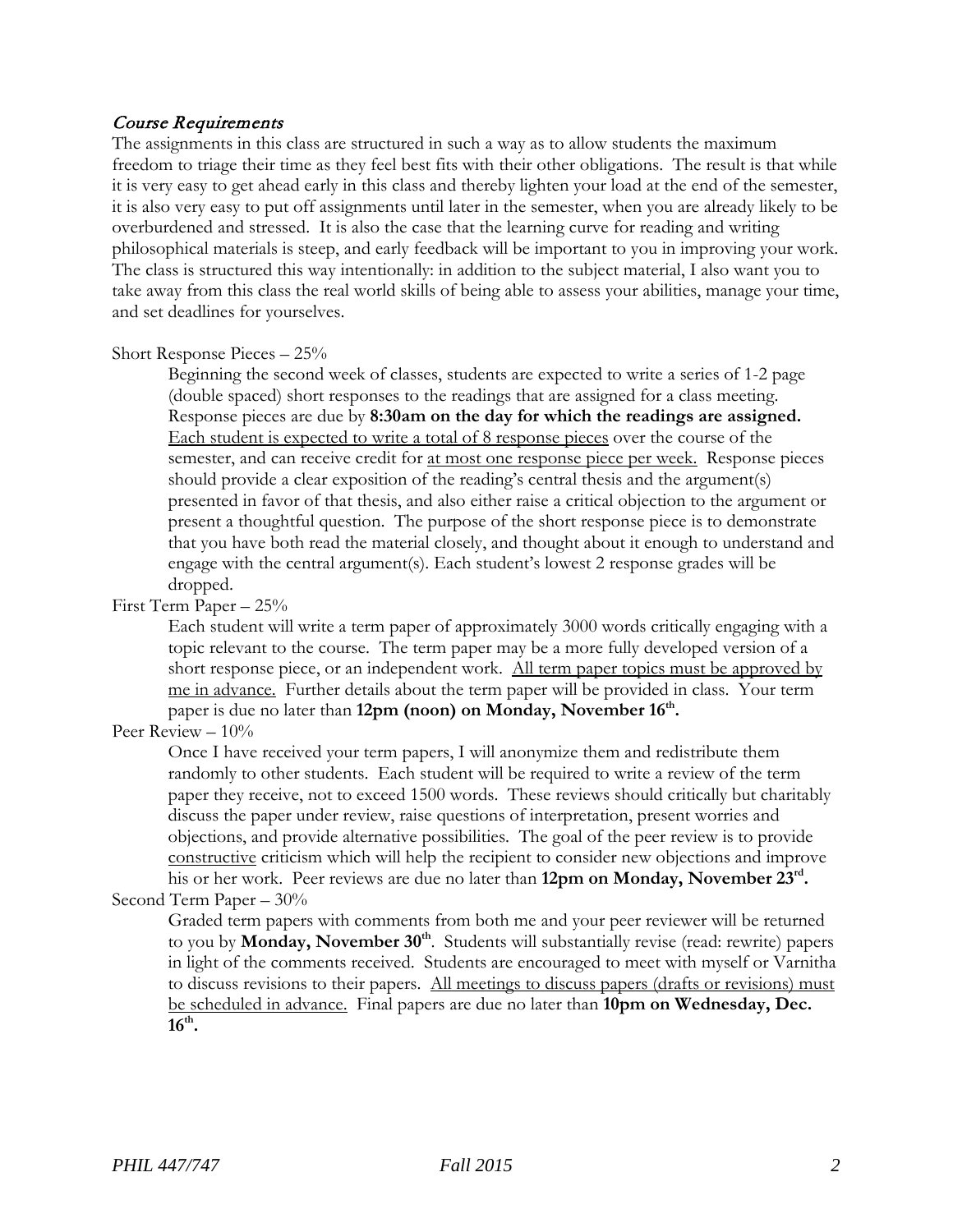#### Attendance & Class Participation – 10%

10% of your grade consists of participation in in-class discussions of the readings and regular class attendance. You should attend each class ready to engage in discussion and critical assessment of the readings. See below for more details.

*Students taking this course for graduate credit should see me to discuss course requirements.*

### Class Policies

#### Attendance and Participation

This class is discussion-based, and participation is an integral part of it. Philosophical inquiry is a joint endeavor, and the quality of the course will depend crucially on your thoughtful, considerate engagement with the readings and with each other. We will be discussing controversial topics about which many of you will have strong feelings. However our purpose in this class is to move past feelings and opinions, and to evaluate and provide reasoned arguments for and against various positions on these issues. Students should come to class having closely read and thought about all assigned materials. This requires, at a minimum, determining the key point the author is trying to establish or criticize, understanding why the author considers it to be important, identifying the reasons the author gives in support of the conclusion, and considering whether those reasons both (a) are true or correct, and (b) actually support the author's conclusion. Students are encouraged to take notes while reading, and to come to class with questions about and criticisms of the readings.

#### Late Assignments

It is the responsibility of the student to have all assignments submitted no later than the assigned deadline, and all readings completed before the beginning of each class meeting. All late assignments will be penalized half a letter grade (5 points) for every day or portion of a day that they are late. Requests for reasonable accommodation due to legitimate conflicts must be made in advance.Attendance is not taken, but a pattern of missed classes will be noticed and will impact your attendance and class participation grade. Missing a significant number of class meetings is also likely to impact your grade through your performance on class assignments. Students who miss class are responsible for discovering on their own or from classmates any material missed or changes to assigned readings or other course requirements. **Requests from students to be informed of what they missed during an unexcused absence will be ignored.**

### Grading

Grades are assigned on the following scale:

| $\mathcal{A}$ | $90-100$ | D   | 60-69.9  |
|---------------|----------|-----|----------|
| B             | 80-89.9  | R/F | $0-59.9$ |
| C             | 70-79.9  |     |          |

While I recognize that grade inflation has generated the expectation that a "B" should be fairly easy to achieve, and an "A" not too hard, it is not the case that instructors are obligated to inflate grades. I also recognize that receiving a lower grade than one has come to expect can be traumatic. However, in this class grades mean what they are intended to mean. A "C" represents a satisfactory or average performance, and is nothing to be ashamed of. A "B" is a good performance, and something to be proud of. An "A" indicates outstanding or truly exemplary work. There is a steep learning curve to reading and writing philosophy effectively. This is why your lowest 2 response paper grades are dropped – to give you the opportunity to learn from your mistakes and my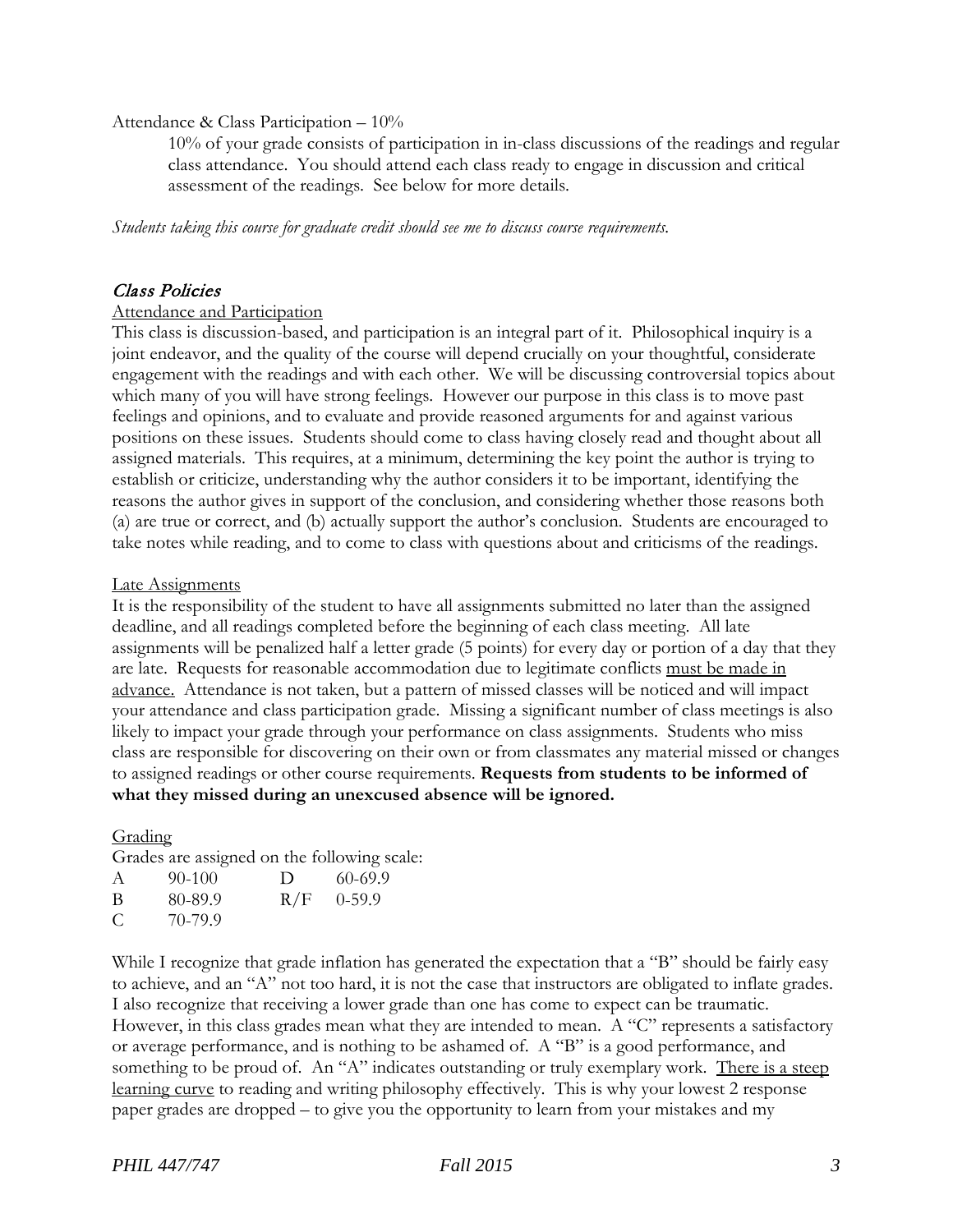feedback early in the semester without your grade suffering later. This is another reason not to put off completing your required response pieces: so that you have more chances for feedback on your writing before the term paper is due.

#### Academic Integrity & Plagiarism

Plagiarism refers to the use of any ideas or words from another person or source without appropriate citation. All sources used for course assignments should be appropriately cited, including information found on the internet, in course readings, or from class discussions. If you are unsure about whether or not to cite something, err on the side of caution. I have a zerotolerance policy for cheating: **Any student found to have plagiarized on any assignment will receive a failing grade for the assignment, and at my discretion, for the entire course.** Additionally, all institutional penalties will be sought.

#### Technology in the Classroom

I and your classmates put a great deal of time and effort into preparing for an interesting class discussion, and you are expected to do the same. When entering the classroom, please place your phone on "silent" and put it away for the duration of our meeting. If there is an urgent need to keep your phone on during a particular class period, please inform me at the beginning of class, sit where you can leave the room without distracting others, and keep your phone on vibrate. Students are permitted but strongly discouraged from using laptops during class. While typing is faster than writing for many of us, using a computer during discussion significantly distracts from what is going on and leads to disengagement from those around you. While some users can successfully use a computer without multitasking, most cannot – it is hard not to take a down moment to check your email or look at your calendar. But studies have shown that this kind of multitasking during class not only causes the computer user's learning to suffer, but also that of the students sitting nearby who can see the screen.<sup>[1](#page-3-0)</sup> Moreover, recent research has shown that students take better notes, and learn more, when they take notes via longhand instead of on a computer.<sup>[2](#page-3-1)</sup>

### Videotaping and Audio Recording

Videotaping and audio recording are prohibited without the express written permission of the instructor.

*If you wish to request an accommodation due to a documented disability, please see me and contact Disability Resources at [access@andrew.cmu.edu](mailto:access@andrew.cmu.edu) or 412-268-2013 as soon as possible.*

<span id="page-3-0"></span><sup>&</sup>lt;sup>1</sup> Sana, F., T. Weston and N. J. Cepeda (2013). "Laptop multitasking hinders classroom learning for both users and nearby peers." Computers & Education **62**: 24-31.<br><sup>2</sup> Mueller, P. A. and D. M. Oppenheimer (2014). "The Pen is Mightier Than the Keyboard: Advantages of Longhand over Laptop

<span id="page-3-1"></span>Note Taking." Psychological Science **25**: 1159-1168.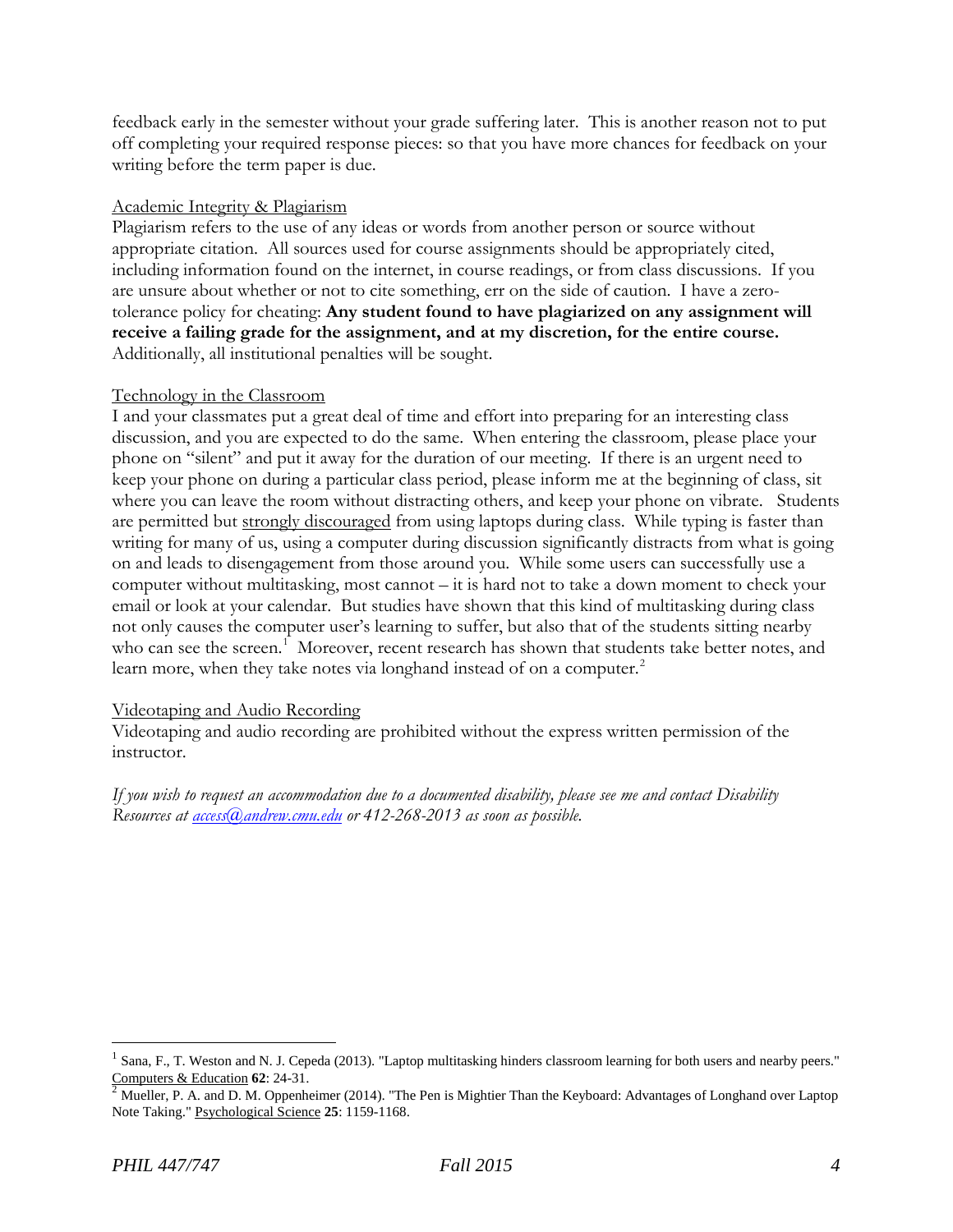## **Outline of Topics & Tentative Schedule of Readings**

*(All dates and readings are subject to change. You will always be informed at the end of each class meeting of what you are expected to read for the following meeting. Recommended readings are provided for students looking for more familiarity with the background literature or interested in further exploration of a particular topic. Recommended readings are not required and will not be discussed in class. Recommended readings are available from me upon request.)*

### **Introduction to Global Justice**

Our first meeting will be devoted to an introduction to some of the historical and factual context of this course. We will review data regarding the scope and severity of global poverty and will discuss some of the global institutional factors that may be relevant to the welfare of the global poor.

#### Sept. 1: Course introduction and overview

No assigned readings.

#### **Part 1: Nationalism vs. Cosmopolitanism and the Strength of Global Interactions**

What is the source of our moral obligations to help those who are worse off than ourselves? What is the proper scope of duties of justice? Do our compatriots have a greater claim on our aid than do foreigners, and if so, why? If duties of justice are limited to those with whom we share certain political institutions, which political institutions matter? And do we have an obligation to create the relevant kinds of political institutions if they do not already exist?

### Sept. 3: Nationalism and Cosmopolitanism

Nussbaum, Martha. (1996). Patriotism and Cosmopolitanism. For Love of Country? J. Cohen. Boston, Beacon Press: 3-17.

*Other recommended reading:*

*Held, David. (2005). Principles of Cosmopolitan Order. The Political Philosophy of Cosmopolitanism. Gillian Brock and Harry Brighouse. Cambridge, Cambridge University Press: 10-27.*

# Sept. 8: The Political Conception of Justice

Nagel, Thomas. (2005). "The Problem of Global Justice." Philosophy & Public Affairs **33**(2): 113-147.

*Other recommended reading: Rawls, John. (1972). A Theory of Justice. Cambridge, Harvard University Press, ch. 1 §§1-4; ch. 2 §§11- 13, 17; ch. 3 §§24-26.*

*Miller, Richard. (2010). "Compatriots and Foreigners." Globalizing Justice. Oxford, Oxford University Press, ch. 2.*

### Sept. 10: The Strength of Interactions

Julius, A.J. (2006). "Nagel's Atlas." Philosophy & Public Affairs **34**(2): 176-192.

*Other recommended reading:*

*Arneson, Richard. (2005). "Do Patriotic Ties Limit Global Justice Duties?" Journal of Ethics* <sup>9</sup>*(1/2): 127-150.*

### Sept. 15: Reasons for Institutions

Ronzoni, Miriam. (2009). "The Global Order: A Case of Background Injustice? A Practice-Dependent Account." Philosophy & Public Affairs **37**(3): 229-256.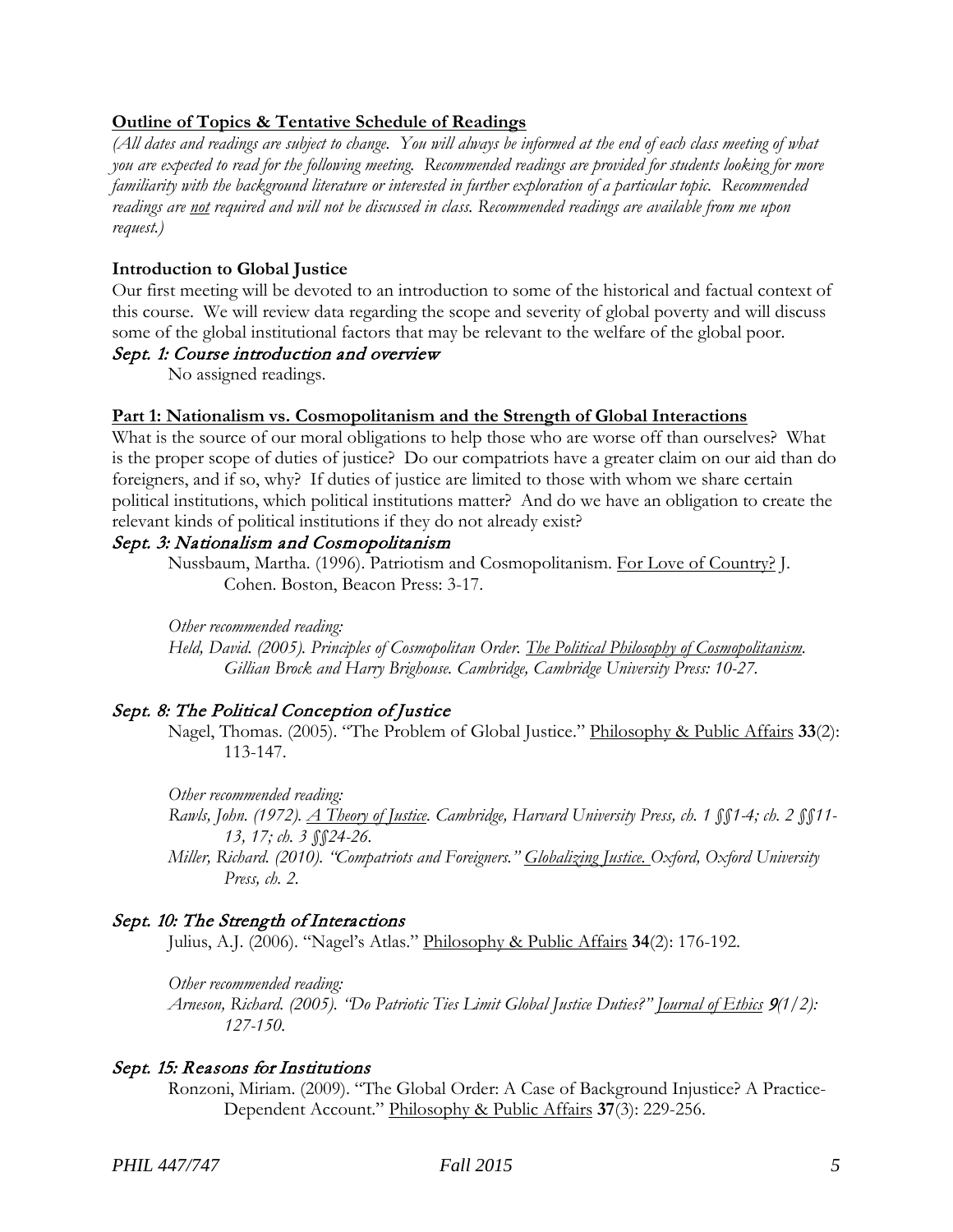### **Part 2: Whose Responsibility, and Why?**

On what basis might we be claimed to have moral obligations to help the global poor? Does our relative prosperity oblige us to contribute to efforts to eradicate poverty? Does benefiting from the fact of poverty generate special moral obligations? Do citizens of the developed world contribute to a system of institutions which actively harm those in the developing world?

### Sept. 17: Why Care About Global Inequality?

Beitz, Charles. (2001). "Does Global Inequality Matter?" Metaphilosophy **32**(1/2): 95-112.

### **2.1: Global Inequality and the Duty of Beneficence**

Does the very fact that we have the resources to aid others imply that we have a moral obligation to do so? What responsibilities do we in the developed world have to those in the developing world given the amount we spend on frivolous or "luxury" items?

#### Sept. 22: The Principle of Sacrifice

Singer, Peter. (1972). "Famine, Affluence, and Morality." Philosophy & Public Affairs **1**(3): 229-243.

#### Sept. 24: The Demandingness Objection

Fishkin, James. (1982). "The Zone of Indifference" and "The Famine Relief Argument". The Limits of Obligation. New Haven, Yale University Press, chs. 4 & 9.

*Other recommended reading:*

*Miller, Richard. (2010). "Kindness and its Limits." Globalizing Justice. Oxford, Oxford University Press, ch. 1.*

*Schmidtz, David. (2000). "Islands in a Sea of Obligation." Law and Philosophy* <sup>19</sup>*(6): 683-705.*

### Sept. 29: Against the Demandingness Objection

Sobel, David. (2007). "The Impotence of the Demandingness Objection." Philosopher's Imprint **7**(8): 1-17.

#### **2.2: Global Inequality and Exploitation**

What does it mean to exploit someone? Does benefiting from another person's unfortunate circumstance generate special moral obligations to help that person?

#### Oct. 1: Exploitation

Valdman, Mikhail. (2009). "A Theory of Wrongful Exploitation." Philosopher's Imprint **9**(6): 1-14.

#### Oct 6: The Non-Worseness Claim

Wertheimer, Alan. (2011). Selections from "The Interaction Principle." Rethinking the Ethics of Clinical Research: Widening the Lens. Oxford, Oxford University Press, ch. 6.

### Oct. 8: Taking Advantage of Injustice

Miller, Richard. (2010). "Globalization Moralized." Globalizing Justice. Oxford, Oxford University Press, ch. 3.

*Other recommended reading: Malmqvist, Erik. (2013). "Taking Advantage of Injustice." Social Theory and Practice* <sup>39</sup>*(4): 557-580.*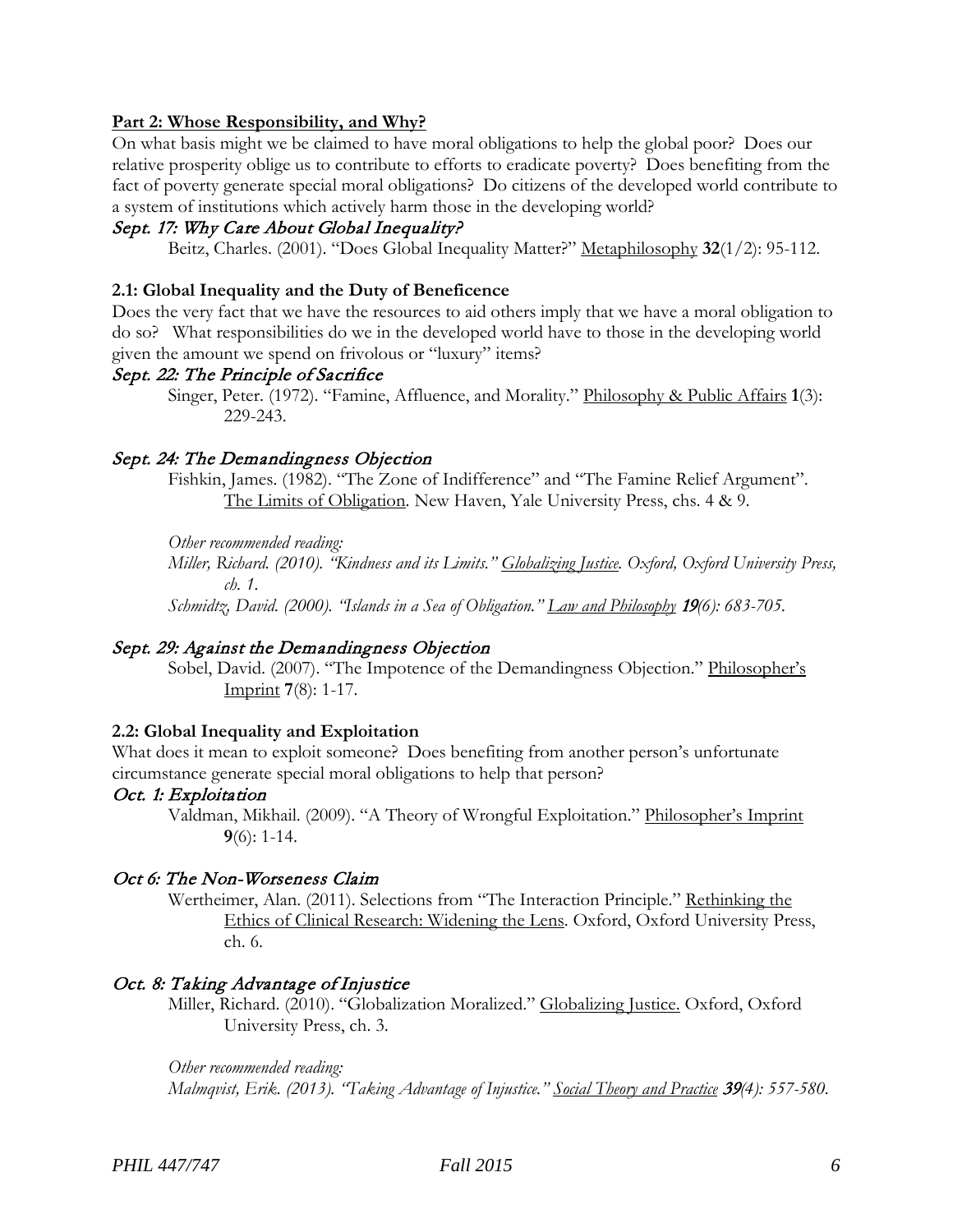### Oct. 13: Contributing to and Benefiting from Injustice

Young, Iris Marion. (2006). "Responsibility and Global Justice: A Social Connection Model." Social Philosophy & Policy **23**(1): 102-130.

*Other recommended reading:*

*Zoller, David. (2015). "Moral Responsibility for Distant Collective Harms." Ethical Theory and Moral Practice doi: 10.1007/s10677-015-9568-6 (epub ahead of print).*

## **2.3: Global Inequality and the Duty not to Harm**

What role do historical injustices play in determining our obligations to the global poor? Do citizens in the developed world participate in a system of global institutions which impose harms on the developing world?

# Oct. 15: Justice in Rectification

Pogge, Thomas. (2005). "A Cosmopolitan Perspective on the Global Order." The Political Philosophy of Cosmopolitanism. Gillian Brock and Harry Brighouse. Cambridge, Cambridge University Press: 92-109.

*Other recommended reading:*

*Risse, Mathias. (2005). "Do We Owe the Global Poor Assistance or Rectification?" Ethics and International Affairs* <sup>19</sup>*(1): 9-18.*

*Anwander, Norbert. (2005). "Contributing and Benefiting: Two Grounds for Duties to Victims of Injustice." Ethics & International Affairs* <sup>19</sup>*(1): 39-45.*

### Oct. 20: Pogge and the Western Mindset

Ci, Jiwei. (2010). "What Negative Duties? Which Moral Universalism?" Thomas Pogge and His Critics. Allison Jaggar. Malden, MA, Polity Press: 84-102.

### Oct. 22: Reasons and Motives

Keller, Simon. (2015). "Motives to Assist and Reasons to Assist: The Case of Global Poverty." Journal of Practical Ethics **3**(1): 37-63.

### Oct. 27: Pogge, Race, and Gender

Mills, Charles. (2010). "Realizing (Through Racializing) Pogge." Thomas Pogge and His Critics. Allison Jaggar. Malden, MA, Polity Press: 151-174.

#### **2.4: Global Inequality and the Special Role of American Empire**

Do the U.S. government or its citizens have special moral obligations to the global poor given the roles that American capitalism, aggression, and influence have played in the establishment and maintenance of the current global institutional framework?

# Oct. 29 & Nov. 3: American Empire

Miller, Richard. (2010). "Modern Empire", "Empire & Obligation," and "Imperial Excess". Globalizing Justice. Oxford, Oxford University Press, chs. 5-7.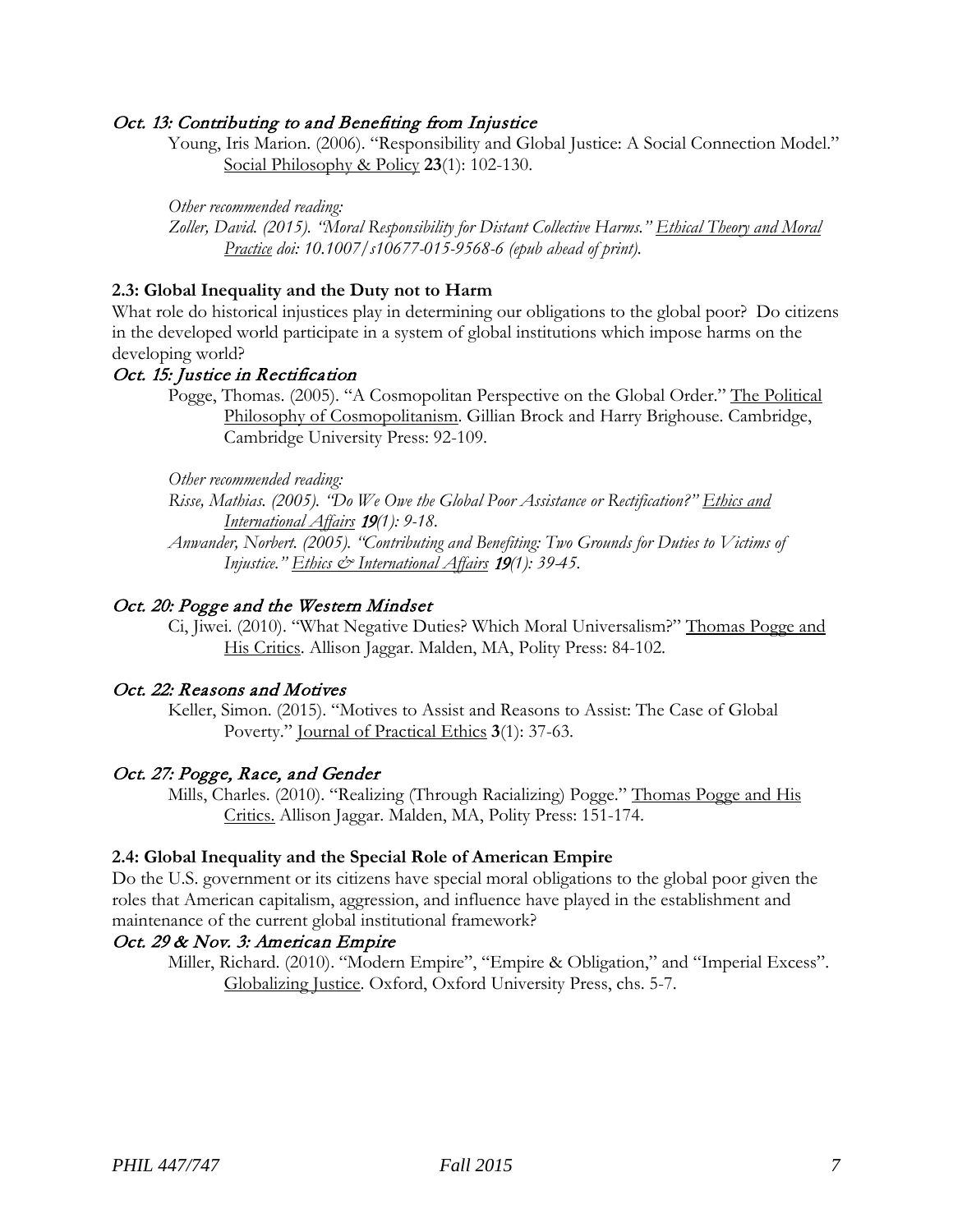## **Part 3: Global Gender Justice**

In what ways has globalization specifically impacted women? What role should respect for cultural differences play in how we characterize our moral obligations to women around the world? How should vulnerabilities specific to gender impact our theorizing about global justice?

# Nov. 5: Cultural Differences

Okin, Susan Moller. (1997). "Is Multiculturalism Bad for Women?" Boston Review (October/November).

# Nov. 10: The Capabilities Approach

Nussbaum, Martha. (2000). "Women's Capabilities and Social Justice." Journal of Human Development **1**(2): 219-247.

# Nov. 12: A Broader View of Oppression

Jaggar, Allison. (2005). "'Saving Amina': Global Justice for Women and Intercultural Dialogue." Ethics & International Affairs **19**(3): 55-75.

# Nov. 17: Global Gender Justice

- Jaggar, Allison. (2009). "Transnational Cycles of Gendered Vulnerability: A Prologue to a Theory of Global Gender Justice." Philosophical Topics **37**(2): 33-52.
- Jaggar, Allison. (2014). Selections from "'Are My Hands Clean?' Responsibility for Global Gender Disparities." Poverty, Agency, and Human Rights. Diana Tietjens Meyers. Oxford, Oxford University Press: 170-195.

#### **Part 4: Global Environmental Justice**

What are our moral responsibilities regarding global climate change? Are wealthy nations obliged to take on a greater share of the costs of mitigating climate change than poorer nations? Are individuals in wealthy nations morally obliged to change their consumption behaviors?

# Nov. 19: Climate Change and the Tragedy of the Commons

Gardiner, Stephen M. (2006). "A Perfect Moral Storm: Climate Change, Intergenerational Ethics and the Problem of Moral Corruption." Environmental Values **15**(3): 397- 413.

#### *Other recommended reading:*

- *Gardiner, Stephen M. (2004). "Ethics and Global Climate Change." Ethics 114(3): 555- 600.*
- *Moellendorf, Darrel. (2014). "Discounting the Future and the Morality in Climate Change Economics." The Moral Challenge of Dangerous Climate Change: Values, Poverty, and Policy. Cambridge, Cambridge University Press, ch. 4.*

### Nov. 24: Individual Responsibility for Collective Harms

Sinnott-Armstrong, Walter. (2005). ""It's Not *My* Fault: Global Warming and Individual Moral Obligations." Perspectives on Climate Change: Science, Economics, Politics, Ethics. Walter Sinnott-Armstrong and Richard B. Howarth. Amsterdam, Elsevier: 293-315.